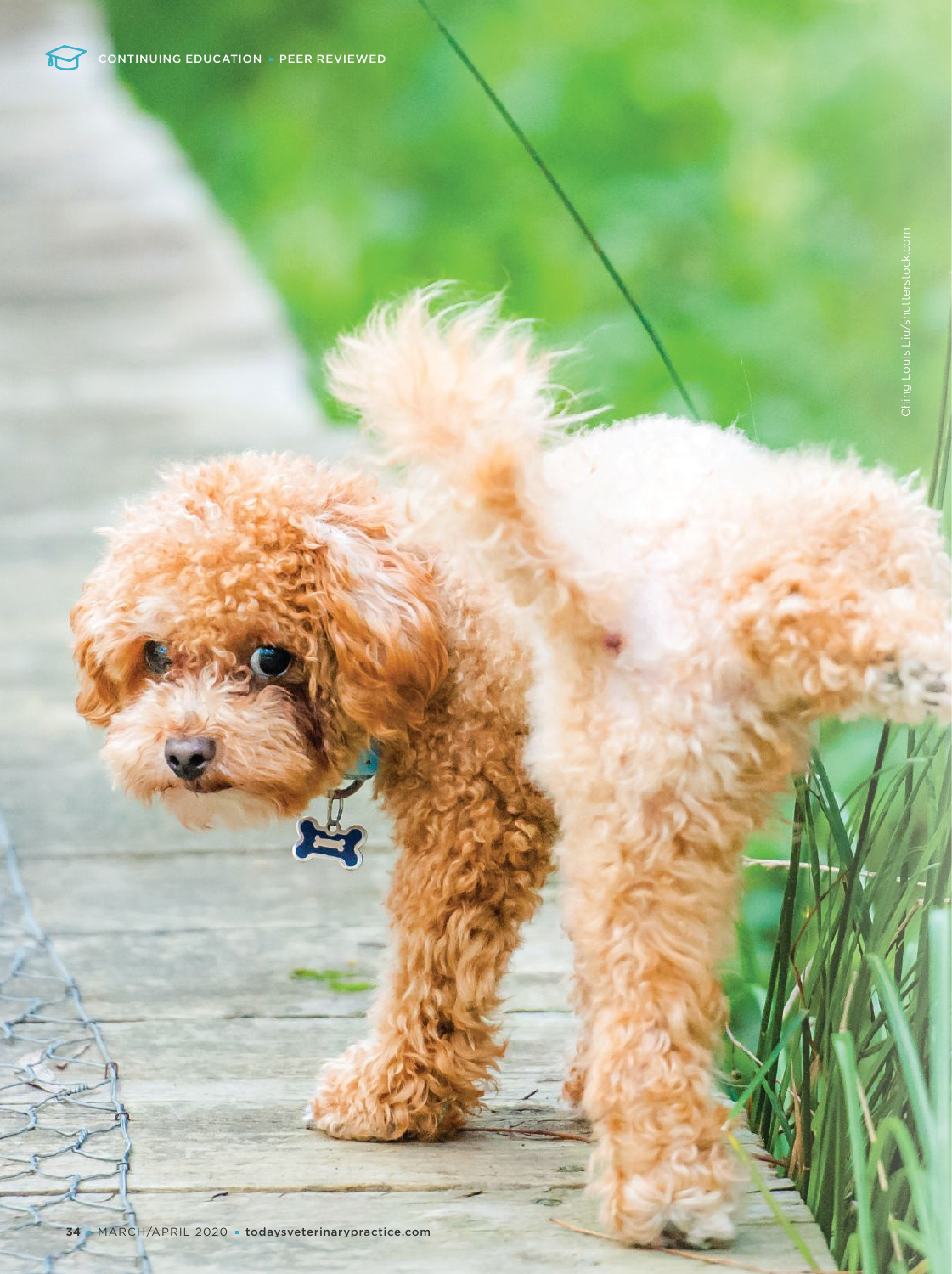# UROLOGY **Urinary Tract Infections in Dogs**

*JD Foster, VMD, DACVIM Friendship Hospital for Animals, Washington, D.C.*

Urinary tract infections (UTIs) are common in small animals, developing in up to 27% of dogs.<sup>1</sup> Nearly all infections are caused by pathogenic bacteria, although some are caused by fungi or viruses, albeit rarely. Most bacterial lower UTIs result from bacteria ascending the external genitalia and urethra. Less commonly, bacteria travel through the bloodstream and colonize the urinary tract.

Numerous innate defense mechanisms help prevent UTIs. Complete and regular voiding, along with the intrinsic properties of urine (high osmolality, antimicrobial solutes), help create a urinary tract environment that is hostile for microbes. Anatomic barriers and mucosal defenses further prevent adherence of virulent bacteria to the urothelium.

However, when these defenses are inadequate, pathogenic bacteria increase the permeability of the urothelium, allowing for passage of inflammatory solutes into the subepithelium as well as secretion of inflammatory cytokines.<sup>2</sup> The result is inflammation and pain, which are

exhibited as dysuria, pollakiuria, stranguria, and/ or hematuria.

Elimination of the virulent organism can enable restoration of the normal permeability and integrity of the urothelium. Successful antimicrobial therapy requires an appropriate choice of antibiotic, including dose, frequency, and duration.

# UTI DIAGNOSIS AND LOCALIZATION

The gold standard for UTI diagnosis is urine culture. Ideally, all patients with a suspected UTI should have a urine sample collected via cystocentesis and evaluated by aerobic culture and antibiotic susceptibility testing. The techniques used to determine antibiotic susceptibility are disk diffusion and serial antibiotic dilution. The preferred method is serial antimicrobial dilution, which provides the minimum inhibitory concentration (MIC) of the antibiotic, whereas disk diffusion is considered less reliable and does not provide MICs.

**PAINFUL CONDITION** Signs of a urinary tract infection in dogs include lethargy, loss of appetite, increased frequency of urination, and straining at urination.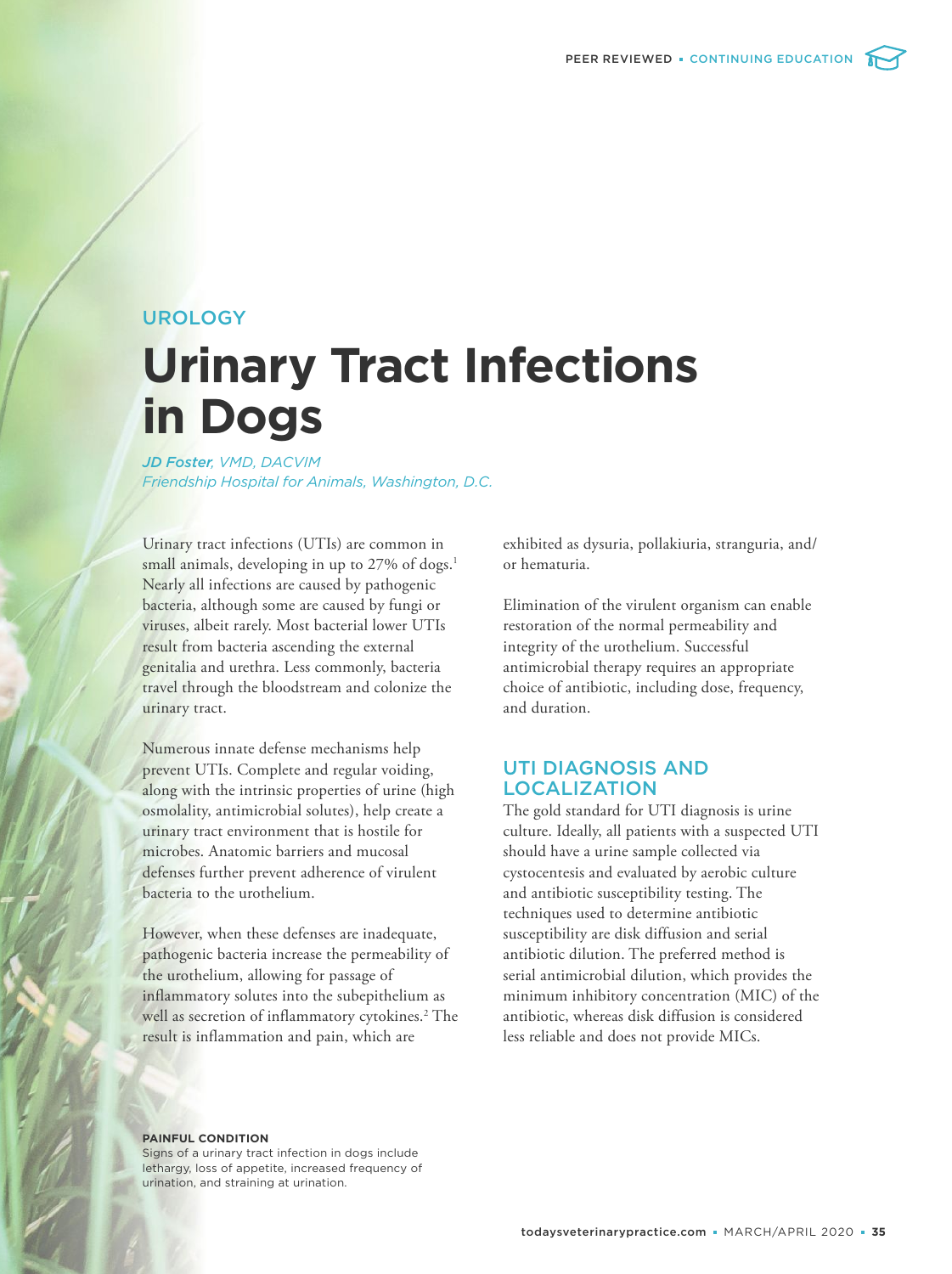



- **Pharmacokinetic and pharmacodynamic** reasons
- $\blacksquare$  Ineffective drug regimen
- Inadequate administration compliance

Efforts should be made to identify where the UTI is located within the urinary tract. $3,4$  Although locations may overlap, UTIs can occur within the bladder (bacterial cystitis or lower UTI), kidney (pyelonephritis), and/or prostate (prostatitis). Localization is not always straightforward and is best achieved by evaluating the clinical history, presenting signs, physical examination findings, and laboratory and imaging results.

#### Bacterial Cystitis

The most common signs of bacterial cystitis include dysuria, hematuria, pollakiuria, and stranguria. Clients may recognize blood in voided samples. For some dogs with underlying urinary incontinence, the magnitude of leaking may worsen when an infection is present. Urinalysis typically reveals bacteriuria, hematuria, and pyuria.

#### Pyelonephritis

Pyelonephritis classically causes fever, lethargy, vomiting, and abdominal pain; however, some patients may experience few or none of these signs and

symptoms.5 Blood chemistry analysis may reveal new or worsened azotemia, with glucosuria and cylindruria (casts). Urinalysis typically shows evidence of a UTI but could show inactive sediment (few red or white blood cells) in patients with an infected and obstructed kidney (pyonephrosis). Abdominal ultrasonography is not very sensitive or specific for identifying pyelonephritis; however, for some patients, it may reveal enlarged hyperechoic kidneys with perirenal effusion and echogenic debris within the renal pelves. Pyelectasia and proximal ureteral dilation are observed in patients with both pyelonephritis and ureteral obstruction. Dogs with pyelonephritis are more likely than dogs with a sterile nephroureteral obstruction to be febrile, leukopenic, and thrombocytopenic or to have leukocytosis.

#### Prostatitis

Prostatitis should be suspected in male dogs, particularly intact dogs, with stranguria.6 Prostatitis in castrated male dogs is rare; such dogs often have a history of recent castration. Signs and symptoms of prostatitis vary, depending on the chronicity of the infection. Acute infection is accompanied by more serious, painful clinical signs; chronic infection is often subclinical. Clinical signs relate to pain, which can be exhibited as back or abdominal pain, stiff gait, or depression. Physical examination may reveal an enlarged and asymmetric prostate, painful to palpation. Ultrasonography can show the prostate to be enlarged, heterogeneous, and possibly containing echogenic cysts.

## CLASSIFICATION OF UTIs

The 2019 International Society for Companion Animal Infectious Diseases revised the classifications of UTI.7 They no longer recommend use of the terms "simple or uncomplicated" and "complicated" UTI. The revised classification has 3 diagnoses: subclinical bacteriuria, sporadic cystitis, and recurrent UTI.

#### Subclinical Bacteriuria

Although not actually a UTI, the term "subclinical bacteriuria" is used for patients with bacteria identified on urine culture but no lower urinary tract signs. Older literature has often referred to "occult UTIs," which were most likely subclinical bacteriuria. The term "occult UTI" is outdated and should no longer be used to label bacteriuria in an asymptomatic patient. Most patients with subclinical bacteriuria require no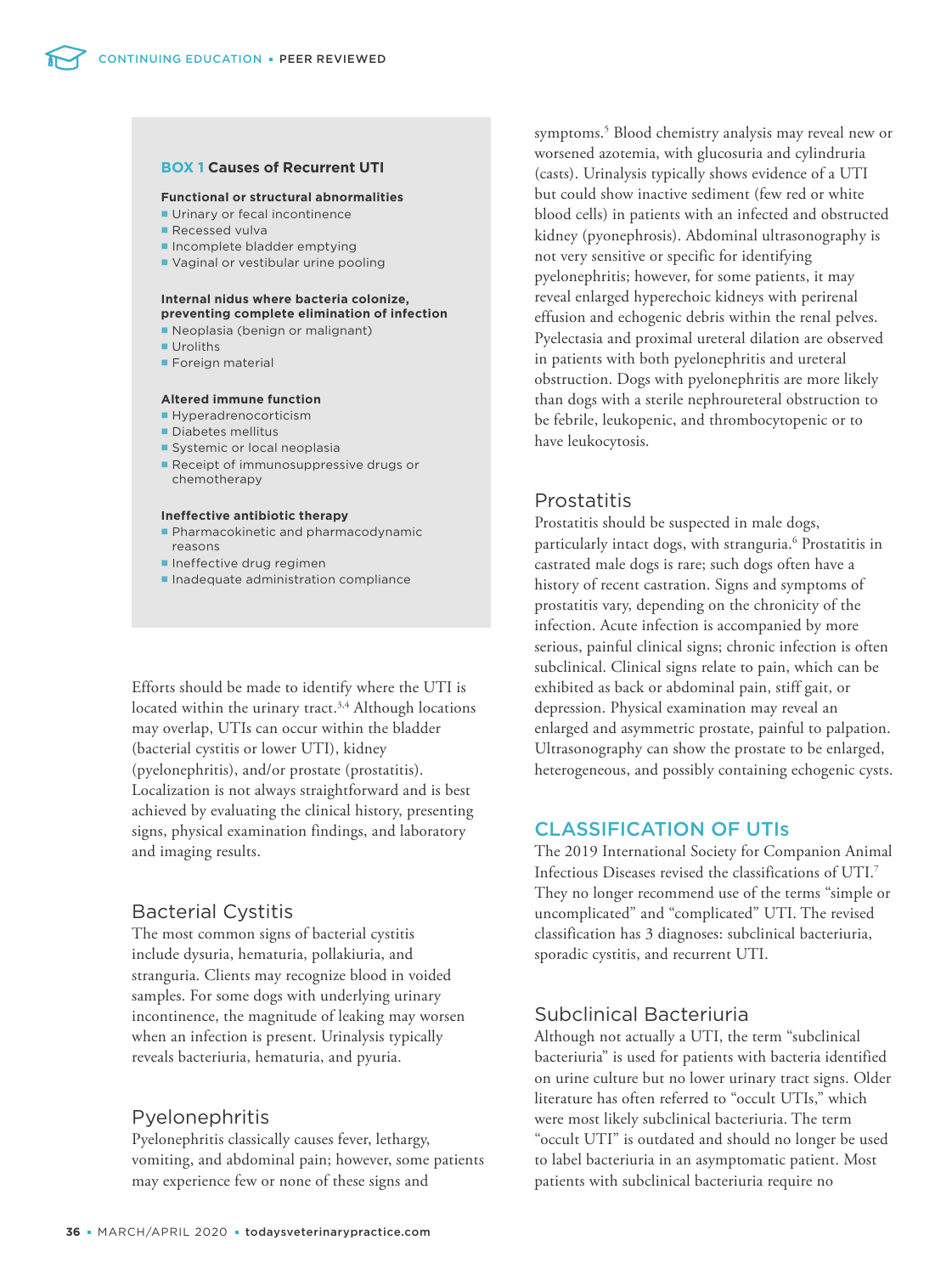treatment and should be considered to have colonization but not necessarily infection of the urinary tract.

#### Sporadic Cystitis

Previously known as "simple" or "uncomplicated" UTI, sporadic bacterial infection causes cystitis and lower urinary tract signs. The term "complicated" UTI is no longer recommended. Bacterial cystitis may develop in patients with functional or anatomic abnormalities of the urinary tract; the presence of these abnormalities does not necessitate prolonged antibiotic therapy unless pyelonephritis or prostatitis is present.

# Recurrent UTI

A UTI is considered recurrent if the patient experiences 3 or more infections within 12 months. This condition requires investigation to determine whether it is a reinfection or a relapsing or refractory infection. **Reinfection** is the return of a UTI—but caused by a different organism—within 6 months of discontinuation of antibiotic therapy. A **relapsing** UTI is diagnosed when the same organism is cultured again within 6 months of discontinuation of antibiotic therapy. This finding suggests that the patient has a condition that allows for recolonization or prevents total elimination of infection (**BOX 1**); for these patients, additional diagnostics are warranted. A **refractory** UTI is diagnosed when a positive urine culture is obtained while the patient is receiving appropriate antibiotic therapy (based on in vitro susceptibility testing). The possible causes for refractory UTI include the following:

- Decreased renal drug elimination (results in lower than expected urine drug concentration)
- Low drug bioavailability (e.g., due to drug compounding or gastrointestinal disease)
- Inappropriate drug dose or administration schedule
- Poor drug administration compliance

In addition, some drugs may show efficacy in vitro, but, for unknown reasons, the same effect is not present in vivo.

# TREATMENT RECOMMENDATIONS

Subclinical Bacteriuria— To Treat or Not To Treat? The limited studies performed in veterinary medicine

have not shown that subclinical bacteriuria results in complications.8 However, human medicine has shown that more complications may arise when this condition (called asymptomatic bacteriuria in humans) is treated with antibiotics than when it is not. For veterinary patients with subclinical bacteriuria, no therapy is recommended. Neither the presence of antibiotic or multidrug resistance nor pyuria should prompt therapy. The number of bacteria obtained on culture (CFU [colony-forming unit] count) and the presence of pyuria and hematuria cannot be used to differentiate subclinical bacteriuria from cystitis. Patients with systemic disease (e.g., chronic kidney disease, diabetes mellitus, hyperadrenocorticism) do not require drug therapy unless they have clinical signs suggestive of UTI. To help prevent struvite stone formation, antibiotic therapy may be considered for patients with subclinical bacteriuria caused by urease-producing bacteria (e.g., *Staphylococcus*, *Pseudomonas*, *Proteus*).

# Sporadic Cystitis

Recommended drugs for sporadic cystitis, unless urine culture shows resistance, are amoxicillin and trimethoprim-sulfamethoxazole.7 The recommended duration of therapy is 3 to 5 days (**BOX 2**). Although empiric treatment is often successful for patients with a sporadic UTI, repeated treatment without culture and susceptibility results may lead to incorrect choice of antimicrobial drug, unnecessary adverse effects, and potential selection of resistant bacteria. Clinical signs should improve within 48 hours of antimicrobial therapy initiation. If signs fail to improve, consider another cause of lower urinary tract signs (e.g., urolithiasis, neoplasia) or a resistant organism.

> A UTI is considered recurrent if the patient experiences 3 or more infections within 12 months. This condition requires investigation to determine whether it is a reinfection or a relapsing or refractory infection.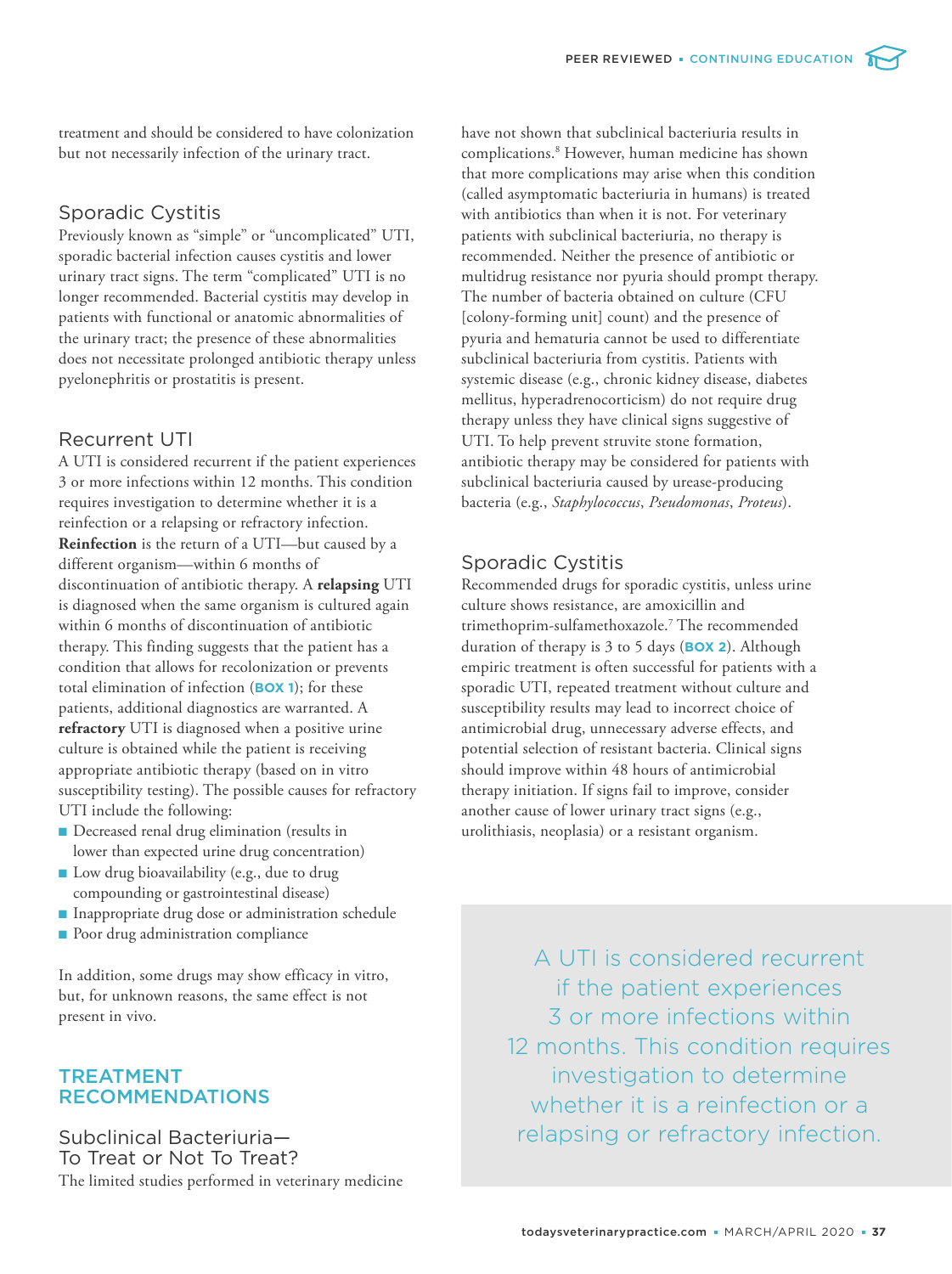#### **BOX 2 Empiric Antibiotics and Treatment Durations for UTIs**

#### **Sporadic Cystitis (3–5 days)**

■ Amoxicillin

**Trimethoprim-sulfamethoxazole** 

#### **Prostatitis (4–6 weeks)**

#### **Fluoroquinolone**

- **Trimethoprim-sulfamethoxazole**
- Clindamycin (for Gram+ bacteria only)

#### **Pyelonephritis (2 weeks)**

- **Fluoroquinolone**
- **3rd-generation cephalosporin** IV: cefotaxime, ceftazidime
- PO: cefpodoxime

# Prostatitis, Pyelonephritis, and Recurrent UTI

Management of these conditions is often unsuccessful unless therapy is guided by culture and susceptibility results. While culture and susceptibility results are awaited, empiric therapy should be instituted (**BOX 2**).

For patients with prostatitis, the antibiotic must achieve a high enough concentration in the prostatic tissue to cure the infection. Many antibiotics may be inefficient for treating prostatitis because most are not capable of crossing the blood–prostate barrier. Patients with prostatitis should be given a fluoroquinolone until culture results are available. The recommended durations of therapy are 4 to 6 weeks for prostatitis and 2 weeks for pyelonephritis.

Patients with recurrent UTIs often require a wide diagnostic evaluation to determine the cause. Evaluation typically includes urinary tract imaging (radiography and ultrasonography, possible computed tomography or contrast imaging), cystoscopy, urinary bladder wall biopsy and culture, endocrine testing, and more. Diagnostics should be selected individually and be based on the most likely risk factors.

Patients with reinfection (or even subclinical bacteriuria) should be evaluated for predisposing risk factors, such as urinary incontinence, anatomic abnormalities (e.g., hooded or recessed vulva), systemic immunosuppression, or endocrinopathies.<sup>7</sup>

Further efforts should be devoted to identifying the cause of prostatitis, pyelonephritis, or recurrent cystitis. Such investigation is not needed for patients with underlying anatomic abnormalities or systemic diseases that result in subclinical bacteriuria. Relapsing infection caused by the same organism is often the result of incomplete microbial elimination. Look for any nidus that could allow bacteria to evade host defenses and antimicrobial drugs (e.g., urogenital neoplasia, urolithiasis, vaginal pooling, or foreign material such as suture, stents, or cystostomy/nephrostomy tubing). In the absence of such nidus, ineffective antibiotic therapy should also be considered as a cause for microbial and clinical cure failure. For treatment of recurrent UTIs, antibiotic therapy should be guided by urine culture susceptibility results. However, persistent infection can also result from an inappropriate drug dose or administration schedule or from poor client compliance in terms of administering therapy. Altered drug metabolism or excretion (e.g., decreased glomerular filtration rate [GFR]) can also lead to subtherapeutic drug concentrations. Although rare, bacteria may be susceptible to an antibiotic in vitro but not in vivo because of the presence of biofilm or other means of evading antibiotics.

# URINARY CATHETERS

Indwelling urinary catheters are often needed for the management of urethral obstruction, trauma, acute kidney injury, and other diseases. When possible, intermittent catheterization to empty the urinary bladder is preferred to placement of an indwelling catheter because it reduces the opportunity for biofilm formation and acquisition of a UTI. However, some patients, such as cats with urethral obstruction, are better managed with an indwelling catheter to avoid repeated urethral trauma during catheterization. Urethral catheters increase the risk for bacteriuria, which develops in 10% to 55% of animals after catheterization. Aseptic catheter placement and proper catheter care can help reduce this risk (**BOX 3**). Routine monitoring of urine cytology is not recommended for patients with a urethral catheter in place. Although catheters are irritating and often cause pyuria and hematuria, these factors should not be considered justification for initiating antibiotic therapy. Prophylactic antibiotics should not be used to prevent ascending UTI in patients with indwelling or intermittent catheterization. This practice does not prevent ascending infection; rather, it selects for bacteria resistant to the administered antibiotics.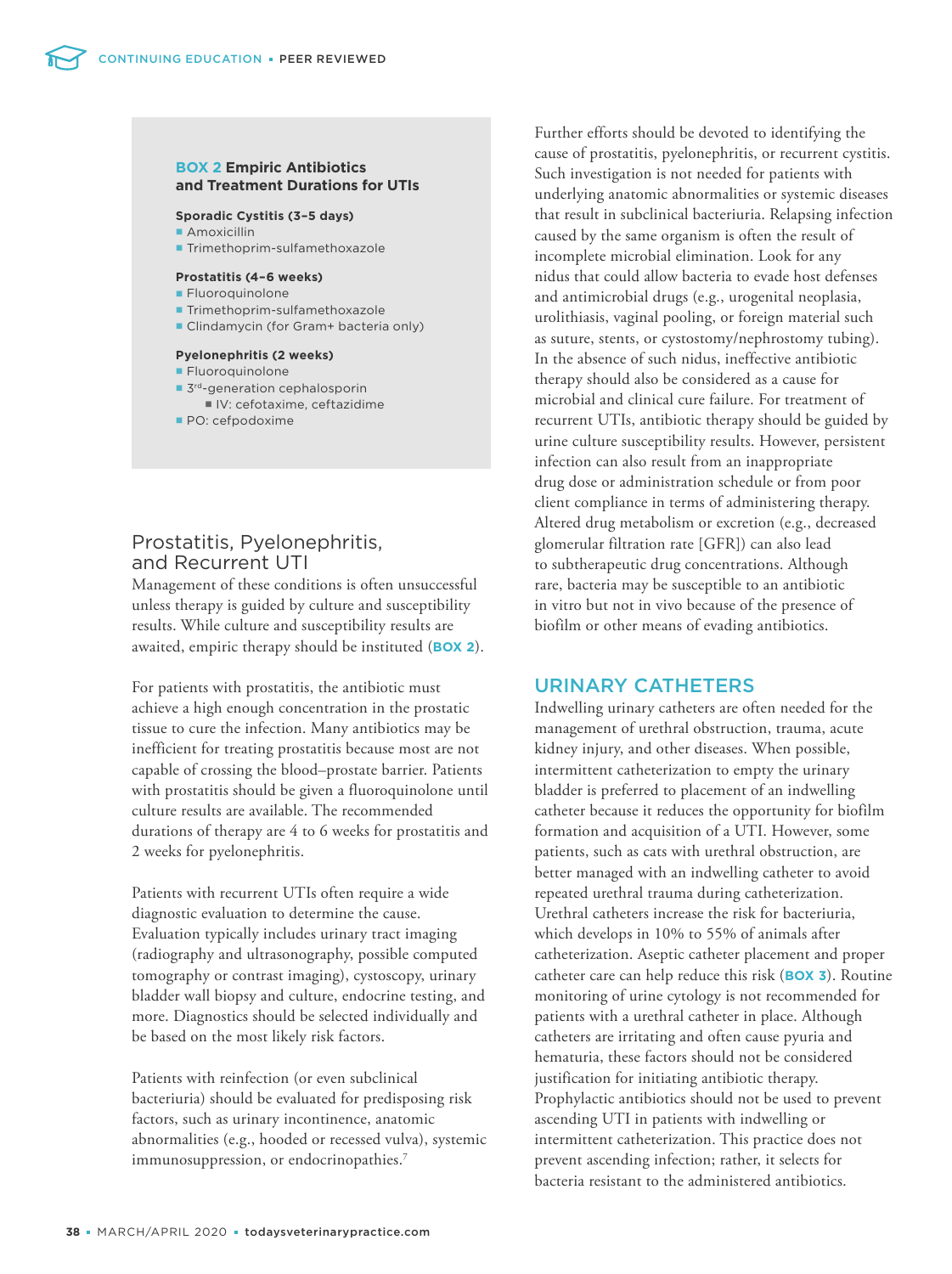Routine culture of urine or the urethral catheter tip is not recommended.

If lower urinary tract signs (e.g., pollakiuria, stranguria, change of urine color or turbidity) develop while a catheter is in place, consider sterile cystitis or ascending bacterial cystitis as the cause. If the catheter is no longer needed for clinical management, remove it aseptically. Sterile cystitis can be treated with analgesics and nonsteroidal anti-inflammatory drugs (if not contraindicated) and allowed 1 to 3 days for clinical signs to improve.

If signs of pyelonephritis (e.g., fever, leukocytosis or leukopenia, progressive azotemia) develop in a catheterized patient, obtain a sterile urine sample. When pyelonephritis is strongly suspected, initiate empiric antibiotics while awaiting culture results.

To diagnose bacterial UTI after catheterization, the urinary catheter should be removed, and ideally, the patient should be allowed to void its bladder several times to help eliminate residual biofilm. A urine sample should be obtained via cystocentesis for urinalysis and culture. Do not culture urine from the collection bag or the catheter itself. If urethral catheterization is still needed, obtain a urine sample for urinalysis and culture via cystocentesis after removal of the previous catheter, and then aseptically place a new catheter.

Patients who lack lower urinary tract signs or symptoms at the time of urethral catheter removal do not require any specific diagnostics or therapies.

#### MULTIDRUG-RESISTANT **INFECTIONS**

The degree of antibiotic susceptibility of UTI bacteria can vary. The general recommendation is to use an antibiotic to which the bacteria are highly susceptible. Susceptibility is suggested on urine culture MIC reports. The antibiotic breakpoint concentration (the dilution at which bacteria begin to show resistance) is designated as "<X μg/mL." Because each antibiotic attains a different urine concentration, the "X" number cannot be compared between antibiotics (i.e., an antibiotic with a susceptibility breakpoint of <2 μg/mL should not be considered more potent than another antibiotic with a breakpoint of <8 μg/mL).

Some bacteria may be resistant to a class or even several classes of antibiotics. The urine culture susceptibility

report must be used to find the appropriate class of antibiotic that may effectively treat the infection. The "weakest" and "safest" antibiotic should be selected; antibiotics are not objectively categorized according to these qualities. Weaker classes of drugs include noncombination drugs (i.e., amoxicillin should be used before amoxicillin/clavulanic acid) and earlier generations (cefalexin [first generation] should be used before cefovecin [third generation]). Safer antibiotics are drugs with a wide margin of tolerance and low risk for systemic effects; risk for adverse effects is lower for amoxicillin than for gentamicin. Remember that these classifications are broad, and consider individual patient drug tolerance and hypersensitivity in the decision to prescribe antibiotics. For patients who are co-infected with 2 or more bacterial species, a single antibiotic may be effective if both isolates are susceptible; however, use of 2 antibiotics may be necessary.

Eliminating all infections, particularly those with intermediate susceptibility, requires ensuring adequate drug concentration at the site of infection. For patients with pyelonephritis or prostatitis, treatment effectiveness can be evaluated by tissue concentration of

#### **BOX 3 Indwelling Urinary Catheter Guidelines**

- Always place catheters aseptically.
	- Wear sterile gloves and mask.
	- **Ensure that the area is clipped,** scrubbed, and draped before placing the catheter.
- Always use a closed collection system. Never leave a urethral catheter open to drain.
- Perform catheter maintenance q8h. Wearing exam gloves, wipe away any visible exudate from the exterior of the urinary catheter and collection system with chlorhexidine surgical scrub and sterile water.
	- **Flush the vulva or prepuce 5 times** with 0.05% chlorhexidine solution.
	- Wipe the exposed catheter surface with 0.05% chlorhexidine solution.
- Do not schedule routine catheter replacements (not necessary).
- **Leave catheter in place for the shortest** duration possible.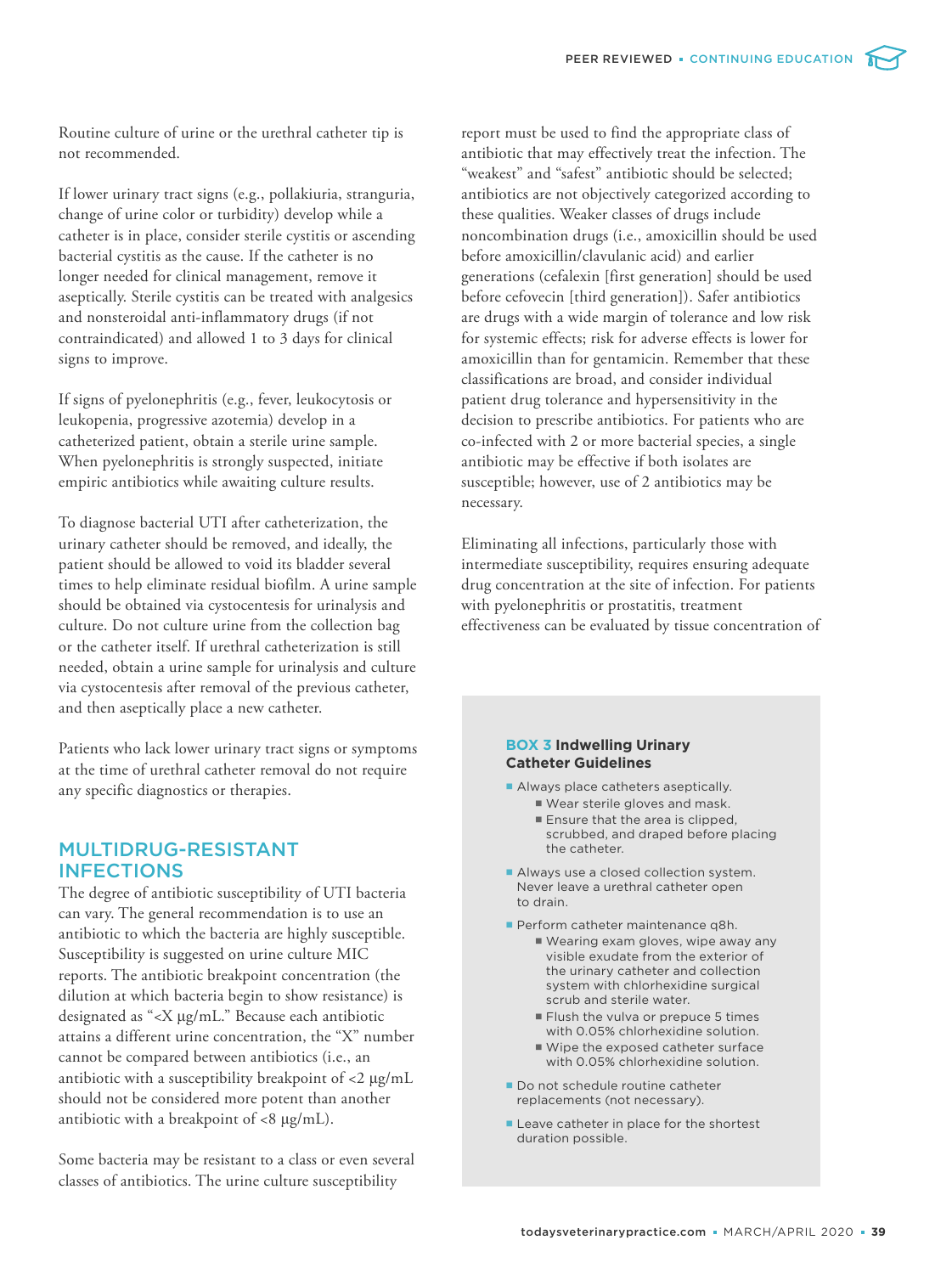The general recommendation is to use an antibiotic to which the bacteria are highly susceptible. Susceptibility is suggested on urine culture MIC reports.

> antibiotics, whereas for those with bacterial cystitis, urine concentration of antibiotic can be considered.

## URINE DRUG CONCENTRATION

Many antibiotics are excreted primarily in the urine, at concentrations substantially higher than those in plasma. The urine drug concentration should be evaluated with respect to the isolate's MIC to determine the likelihood of organism elimination. Several veterinary textbooks list observed urine concentration of antibiotics at the specified dosages in healthy animals.

Urine antibiotic concentrations in veterinary patients with kidney disease have yet to be investigated. Reduced GFR may decrease drug excretion into the urine, resulting in decreased urine concentrations. Decreased urine excretion due to diminished GFR can result in plasma drug concentrations exceeding those normally observed and may cause adverse effects, especially for drugs that are substantially eliminated by the kidneys. Excretion of drugs mostly eliminated by the liver may be minimally altered in patients with decreased GFR. However, the accumulated uremic toxins and hypoproteinemia in many patients with kidney disease can lead to altered drug protein binding and abnormal drug pharmacokinetics and pharmacodynamics. Consultation with a veterinary specialist may be needed to help create a safe and effective antibiotic prescription for patients with decreased GFR.

For patients with polyuria, urine drug concentrations may be reduced because of the increased daily volume of urine and subsequent dilution of filtered antibiotic.

# MONITORING RESPONSE TO THERAPY

Patients with sporadic cystitis may not require rigorous monitoring. However, patients with prostatitis, pyelonephritis, or recurrent infections should be monitored very closely. Recurrent cystitis does not necessarily require a prolonged course of antibiotic therapy. The following protocol is recommended for monitoring response to therapy in patients with recurrent UTI.9

- **Reculture urine after 5 to 7 days of antibiotic therapy**. Doing so confirms that the prescribed dose and frequency of the drug were successful in treating the isolated organism. This culture also may reveal an additional isolate that was not identified on the initial culture. Observation of any bacterial growth at this time suggests treatment failure; reconsider the choice of antibiotic and dosage and administration frequency.
- **Reculture urine 3 days before discontinuing antibiotic therapy.** This step is optional, but it confirms that when therapy was discontinued the culture was still negative. Positive bacterial growth at this stage suggests a refractory infection or newly inoculated organism. Patients with a positive culture should be investigated for any nidus of infection (e.g., urolithiasis, anatomic abnormality, local neoplasia), and treatment should be altered and new therapy instituted for the same duration as previously intended.
- **Reculture urine 7 to 14 days after discontinuing antibiotic therapy**. Positive growth should prompt investigation for causes of relapse or reinfection.

Recurrent UTIs may be challenging to cure. However, understanding drug pharmacokinetics and pharmacodynamics and potential alterations in the animal's metabolism/excretion of the drug can help increase the likelihood of treatment success.

#### NONTRADITIONAL THERAPIES

Various supplements and holistic therapies that have been given to patients with UTIs include cranberry extract, D-mannose, glycosaminoglycans, and other herbal remedies. Unfortunately, most have not been formally evaluated against a placebo. Most of those that have been evaluated have proven to be ineffective for preventing or treating UTI.<sup>10</sup> Future studies may optimize dosing and lead to better outcomes; however, no current evidence supports use of such therapies in the management of UTI.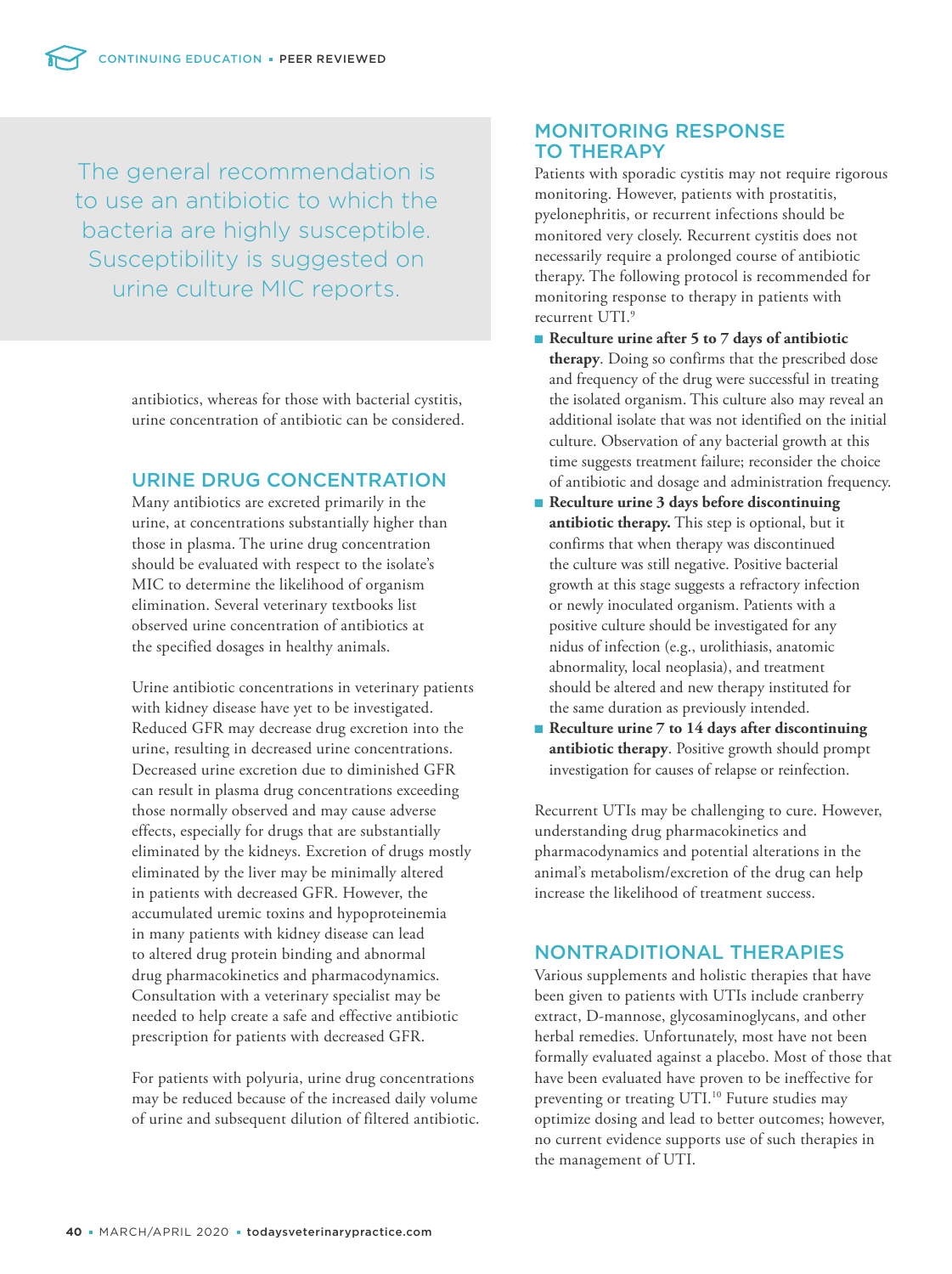#### **SUMMARY**

Localizing and classifying a UTI will help determine the best treatment. Most UTIs are successfully treated with commonly used drugs, dosages, and administration intervals. However, treatment can be challenging when the infection involves the kidneys and/or prostate. In addition, creating an appropriate antibiotic prescription for patients with kidney disease can be difficult because of reduced drug clearance. Proper understanding of the location of the UTI along with drug pharmacology can allow for successful treatment of these challenging infections. TVP

#### **References**

- 1. Kivisto A, Vasenius H, Sandholm M. Canine bacteriuria. *J Small Anim Pract* 1977;18:707–712.
- 2. Wood MW, Breitschwerdt EB, Nordone SK, et al. Uropathogenic *E. coli* promote a paracellular urothelial barrier defect characterized by altered tight junction integrity, epithelial cell sloughing and cytokine release. *J Comp Pathol* 2012;147(1):11–19.
- 3. Finco DR, Barsanti JA. Localization of urinary tract infection in the dog. *Vet Clin North Am Small Anim Pract* 1980;9(4):775–781.
- 4. Finco DR, Shotts EB, Crowell WA. Evaluation of methods for localization of urinary tract infection in the female dog. *Am J Vet Res* 1979;40(5):707–712.
- 5. Bouillon J, Snead E, Caswell J, et al. Pyelonephritis in dogs: retrospective study of 47 histologically diagnosed cases (2005–2015). *J Vet Intern Med* 2018;32(1):249-259.
- 6. Christensen BW. Canine prostate disease. *Vet Clin North Am Small Animal Pract* 2018;48(4):701-719.
- 7. Weese JS, Blondeau J, Boothe D, et al. International Society for Companion Animal Infectious Diseases (ISCAID) guidelines for the diagnosis and management of bacterial urinary tract infections in dogs and cats. *Vet J* 2019;247:8–25.
- 8. Wan SY, Hartmann FA, Jooss MK, Viviano KR. Prevalence and clinical outcome of subclinical bacteriuria in female dogs. *JAVMA*  2014;245(1):106-112.
- 9. Boothe DM. Principles of antimicrobial therapy. *Vet Clin North Am Small Animal Pract* 2006;36:1003–1047.
- 10. Olby NJ, Vaden SL, Williams K, et al. Effect of cranberry extract on the frequency of bacteriuria in dogs with acute thoracolumbar disk herniation: a randomized controlled clinical trial. *J Vet Intern Med* 2017;31(1):60-68.

#### JD Foster

Dr. Foster is an internist and Director of the Extracorporeal Therapies Service at Friendship Hospital for Animals in Washington, D.C. He has lectured around the world on various renal and urinary diseases and authored numerous manuscripts and book chapters on these topics. He is the current president of the American Society of Veterinary Nephrology and Urology.



# **INVEST IN YOURSELF**

# Learning is your thing.

Advancing your knowledge. Sharing insights with your clients.

That's all you.

Bringing you that content is our thing.







**Certified Veterinary Business Leader** 

Pet Nutrition Coach Certification Certified Veterinary Business Leader



Human-Animal Bond Certification



Get Certified Today at NAVC.com/Certifications.